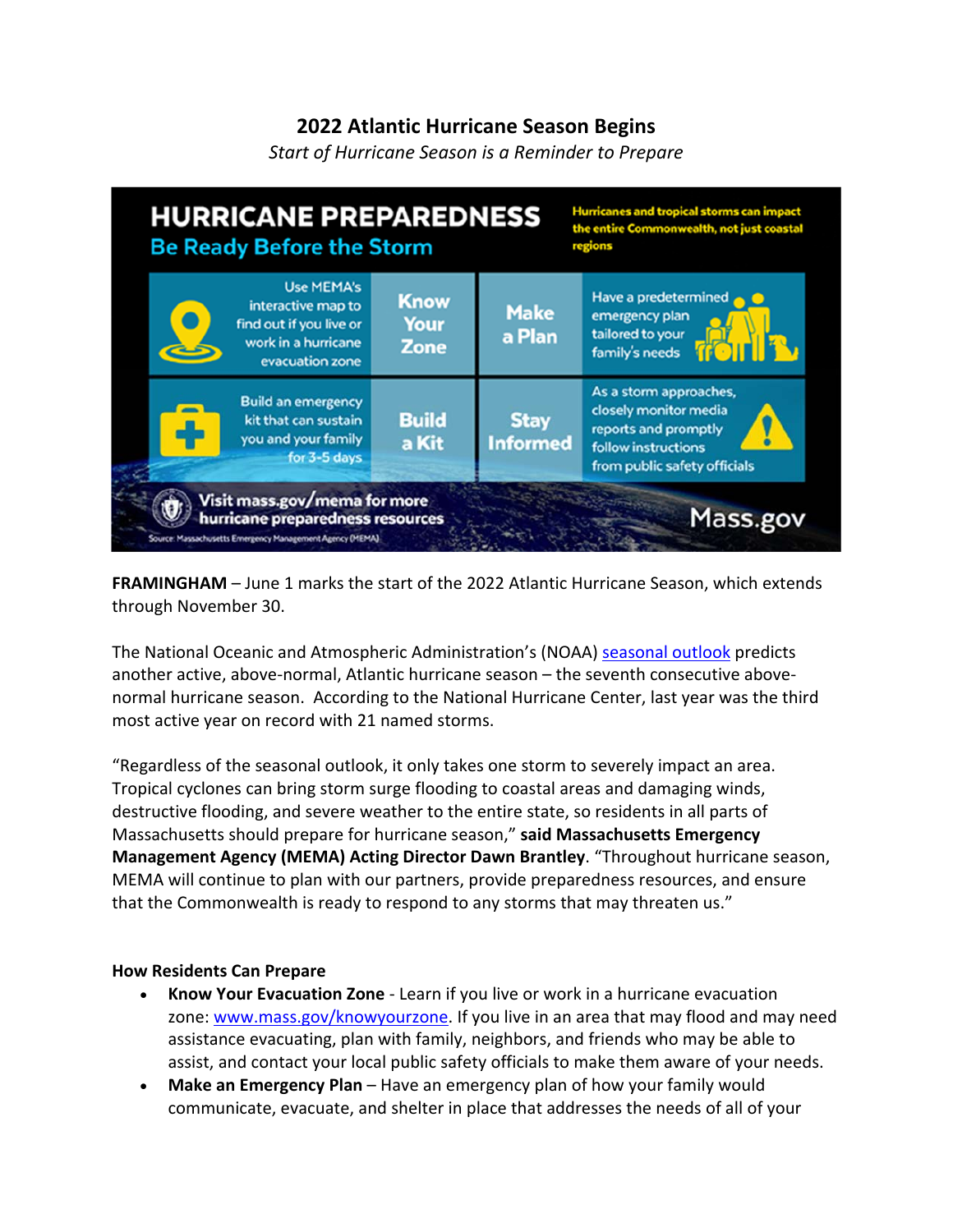family members, including seniors, children, individuals with access and functional needs, and pets: https://www.mass.gov/info-details/make-a-family-emergency-plan. If you receive medical treatment or home health care services, work with your medical provider to determine how to maintain care and service if you are unable to leave your home or have to evacuate.

- **Build an Emergency Kit** Build an emergency kit that will sustain your household for three to five days without power: https://www.mass.gov/info-details/build-anemergency-kit.
- **Stay Informed** Every family should have multiple methods for receiving emergency alerts. Learn more about different types of alerting and information tools including the Emergency Alert System, Wireless Emergency Alerts, NOAA Weather Radio, social and traditional news media, Mass 2-1-1 and local notification systems: https://www.mass.gov/info-details/be-informed-and-receive-emergencyalerts.

Throughout hurricane season, MEMA will share preparedness and safety information to help residents be aware of, and prepare for, the impacts of hurricanes and tropical storms. For more information, visit the Hurricane Safety Tips section of MEMA's website at https://www.mass.gov/mema/hurricanes.

## **MEMA Hurricane Season Preparedness Activities**

In anticipation of the 2022 hurricane season, MEMA has begun hurricane preparedness activities which will continue throughout the season:

- In May, MEMA facilitated a series of tabletop exercises for local officials to evaluate, validate, and improve their Comprehensive Emergency Management Plans (CEMPs). The exercises featured a hurricane scenario for participants to exercise the capabilities of their plans including planning, operational coordination, community resilience, infrastructure, public information and warning.
- On May 24, MEMA and Emergency Support Function (ESF) partners participated in a regional hurricane exercise with several other New England states. The exercise included a briefing from the National Hurricane Center, discussions with the National Weather Service, and a scenario that led to coordination and cooperation from response agencies on key priorities and actions. The exercise also helped identify areas of focus for additional response planning.
- MEMA will convene meetings with representatives from ESF partner agencies to update plans for distribution of critical commodities, communications, debris management, electricity and utility restoration, evacuations, fuel supplies and distribution, sheltering, mass feeding, impact assessments, search and rescue, and operation of logistics support areas.

## **About MEMA**